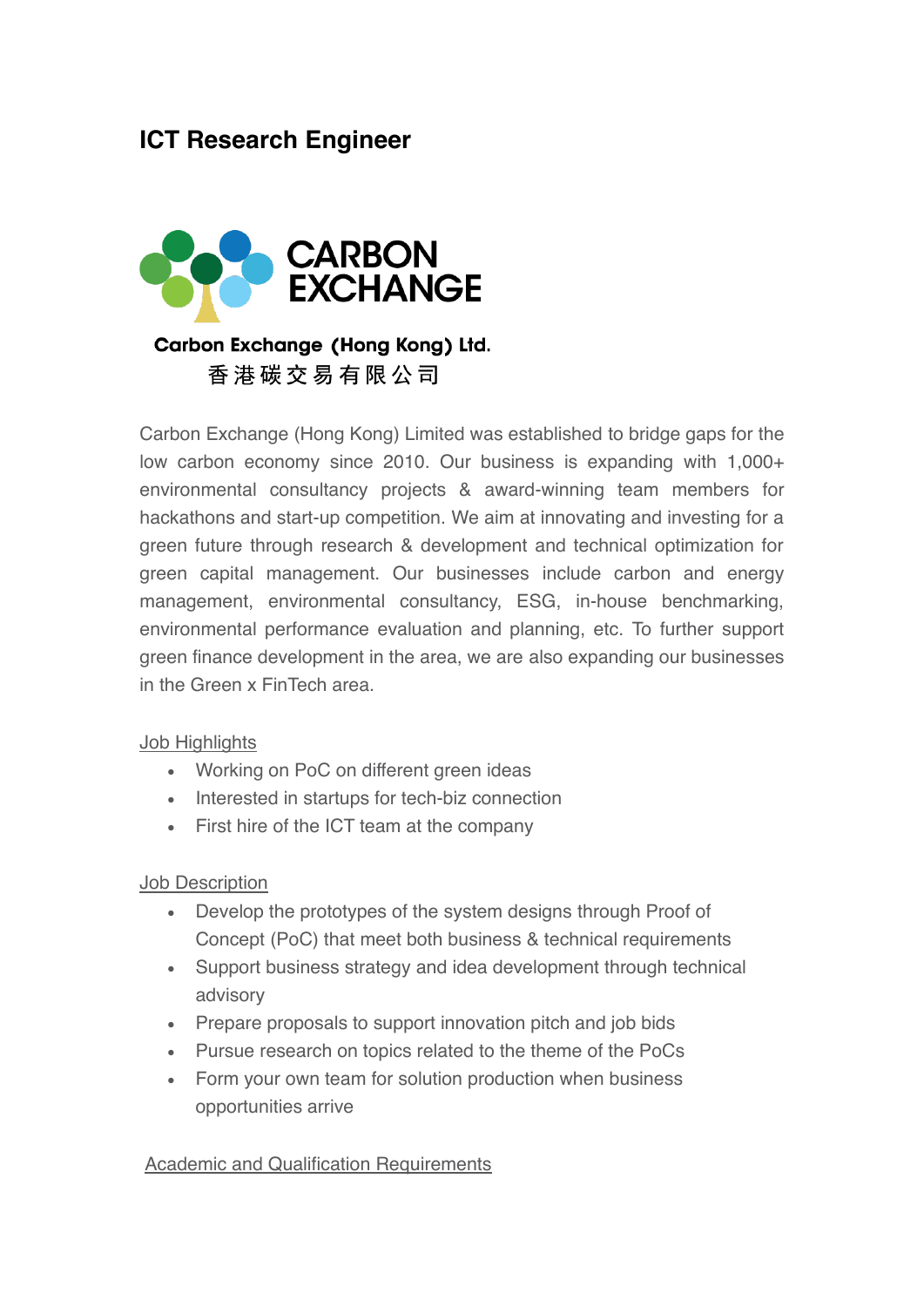- Master or Doctoral Degree holder in Computer Science/ Computer Engineering/ Electronic Engineering or other relevant disciplines
- Certificates in AWS/ GCP/ MS Azure/ Ali Cloud are added advantages
- Certificates in IoT applications are added advantages

### Experience Requirements

- Research experience related to one or more of the following topics:
	- o IoT systems (including 5G)
	- o Blockchain
	- o Cloud/edge/fog computing
	- o FinTech
	- o AI-augmented software engineering
	- o XaaS
- Experience to perform PoC of the research with public or private cloud servers and UI/UX elements
- Experience in ICT industry is an added advantage
- Experience with hands-on experience in all-rounded technical skills such as IoT sensors, web/mobile applications development, system architecture design, database design and administration, cloud infrastructure etc. is an added advantage
- Experience in Microservices, API and cloud technologies is an added advantage
- Experience in functional programming is an added advantage
- Excellent communication skill in both written/spoken English and Chinese

#### Other Requirements

- Capable to research, work and deliver individually
- Interested in both Green and FinTech industries
- Focus on business value propositions rather than technical convenience or constraints
- Adaptive and agile in the face of changes and uncertainties